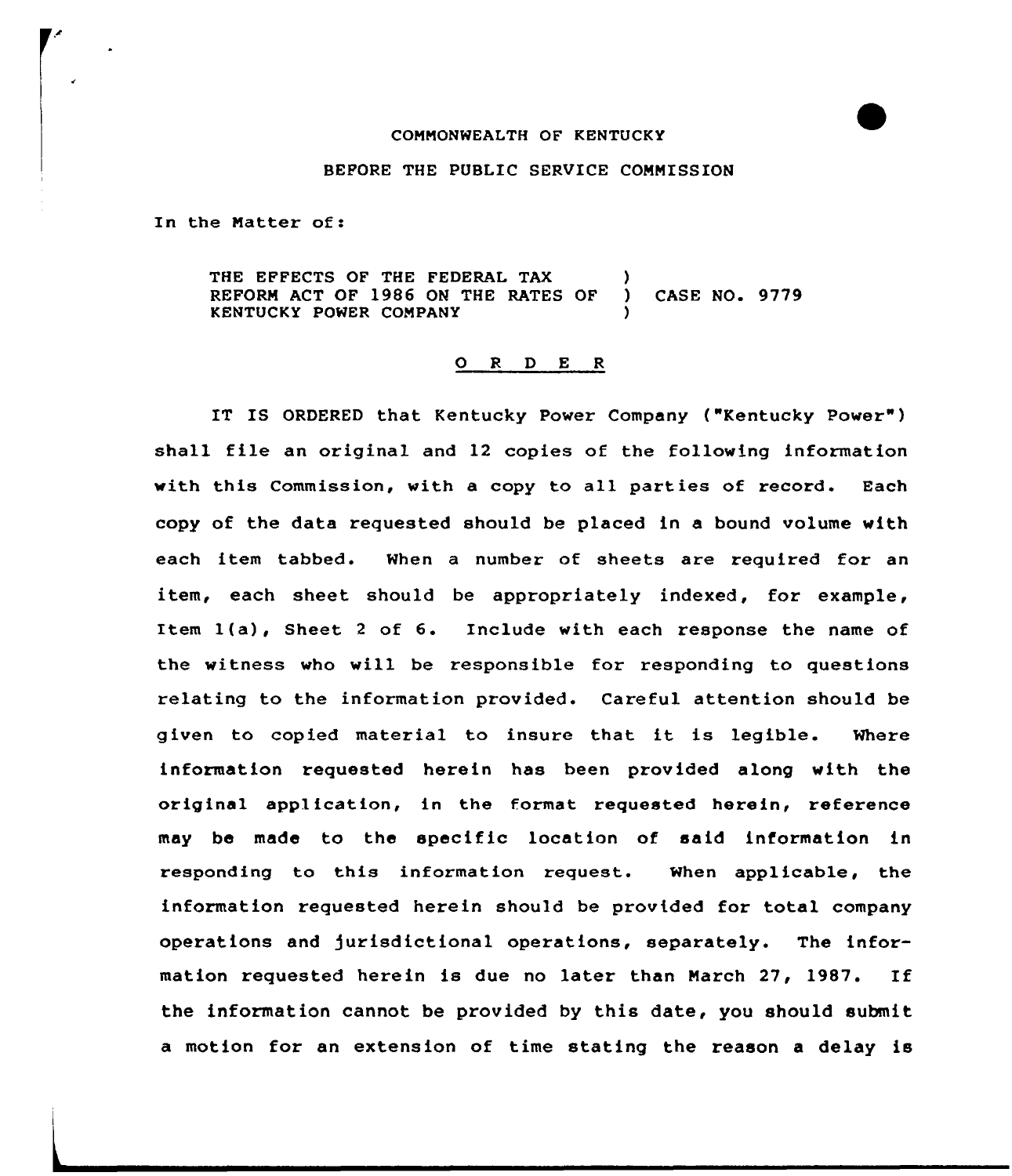necessary and include <sup>a</sup> date by which it will be furnished. Such motion will be considered by the Commission.

## Information Request No. 1

l. In response to the Commission's Order of December 11, 1986, responding utilities have made numerous adjustments to reflect the affects on revenue requirements of increases and decreases in tax expense resulting from the 1986 Tax Reform Act. In order to allow every utility the same opportunity to address the numerous elements contained in the various filings the following list of issues is provided. The effects of Items (1), (2) and (3) shall be addressed by all utilities. The effects of Items  $(4)$ through (20) should be addressed by each utility as applicable. For each item below, provide the dollar amount for each adjustment or, for items omitted, an explanation as to why the information is not being supplied. Include a detailed explanation and workpapers of how each amount was determined and a reconciliation of the sum of these adjustments to the total amount of revenue requirement affect included in the original application.

- (1) Federal tax rate change 46 to 34 percent.
- $(2)$ Amortization of excess deferred taxes.
	- (a) Depreciation related.
	- (b) Non-depreciation related.
- (3) Unbilled revenues.
- (4) Alternative minimum tax,
- (5) Kentucky income taxes.
- $(6)$ Investment tax credits.
- $(7)$ Capitalized overheads.

 $-2-$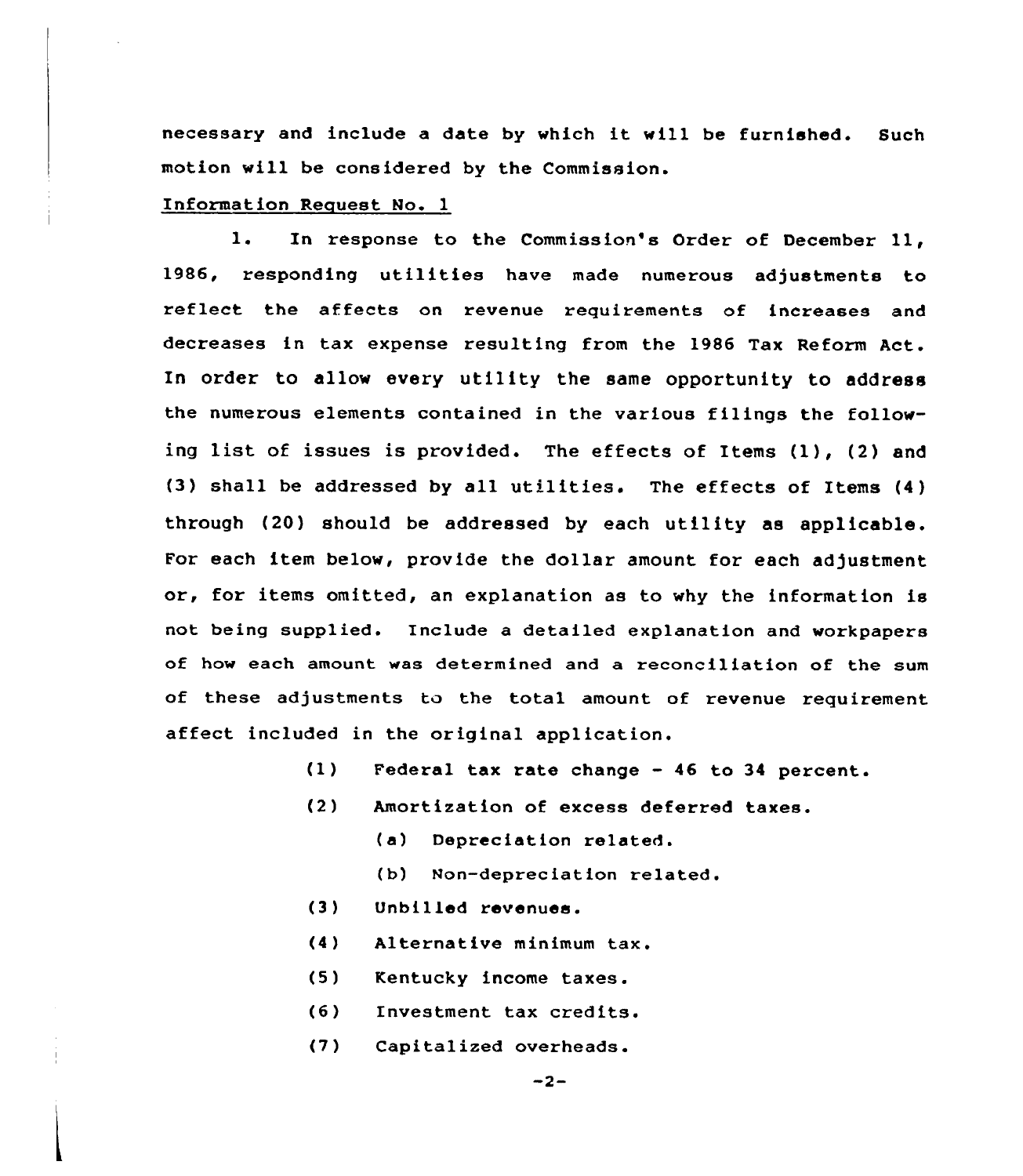- (8) Capitalized interest.
- {9) Depreciation.
- (10) Vacation pay.
- (ll) ESOP.

a a che della

- (12) Pension expense.
- (13) Uncollectible accounts and bad debt reserve.
- {14) Provision for 80 percent of certain business expense deductions.
- {15) Contributions in aid of construction.
- (16) Customer advances for construction.
- (17) Super fund taxes.
- (18) PQAs.
- (19) Cash flow.
- (20) Payroll taxes.

2. Provide any comments you deem appropriate as to the procedure of adjusting rates effective July 1, 1987, to reflect the change in revenue requirements based on the lowering of the top corporate rate to 34 percent.

3. Preliminary calculations indicate that the excess accumulated deferred federal income taxes of \$2,597,404 and \$5,194,807 shown in Columns 7 and 10 on Exhibit ELB-2, page 1, are being amortized over a 25-year period that results in a tax reduction of \$103,896 and \$207,792 as shown on Line 4 of Exhibit ELB-1, page 1.

a. If the above statement is correct, provide the basis for the amortization period.

$$
-3-
$$

<u> 1965 - Andre Mandelson, Amerikaansk politiker (de formatsk politiker (de formatsk politiker (de formatsk poli</u>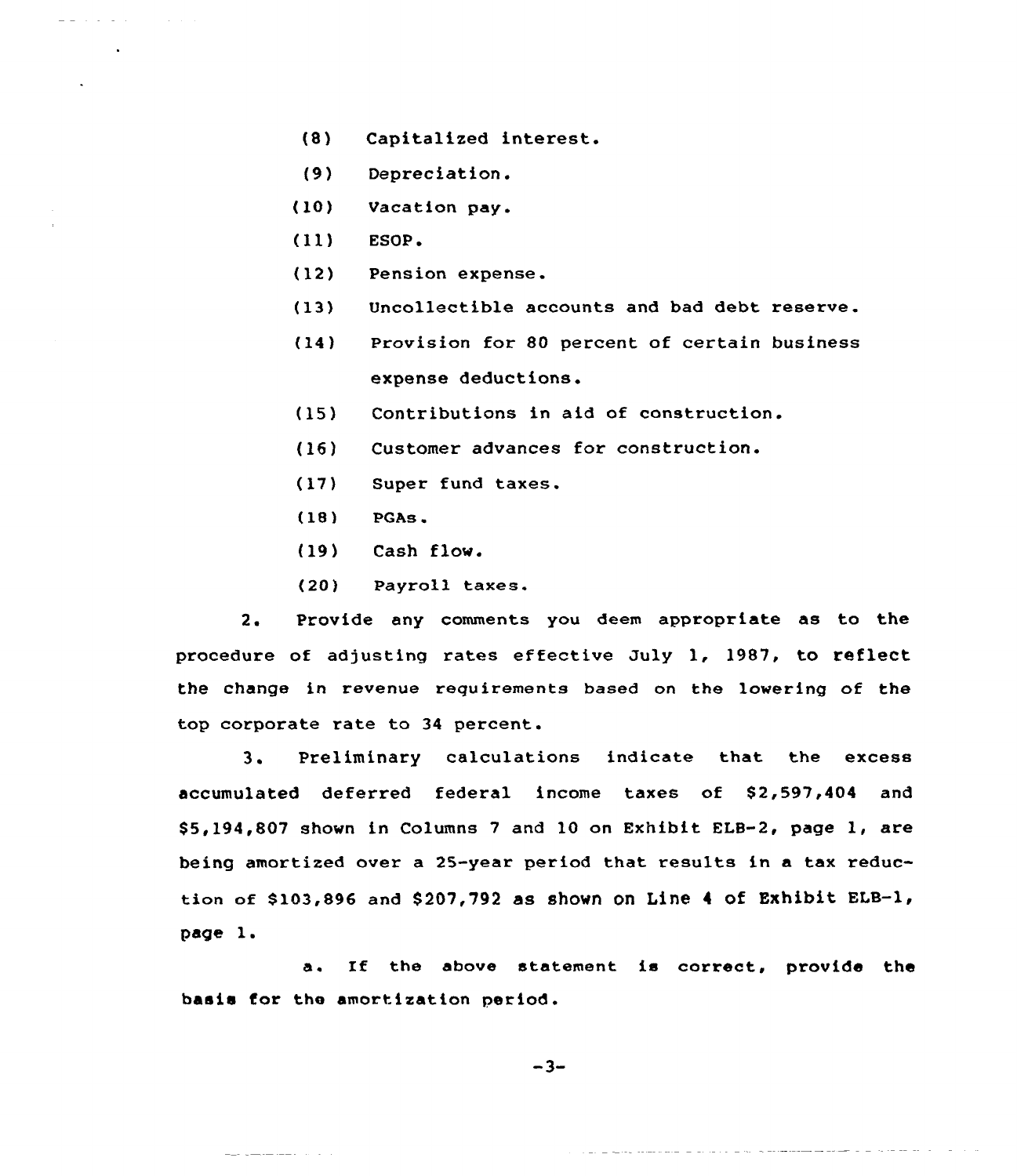b. If the above statement is incorrect, provide support for the excess deferred FIT on ELB-1 and show where the effect of the accumulated deferred FIT on ELB-2 is reflected.

4. On page <sup>4</sup> of the testimony of Edward L. Berginnis, the decrease in current and deferred income taxes is listed as \$ 996,980 and S1,472,391, xespectively. Please provide a summary of the adjustments making up these amounts in the following format:

|                                      | CULLERL      | Delected |
|--------------------------------------|--------------|----------|
|                                      | <b>Taxes</b> | Taxes    |
| <b>Tax Rate Change</b>               |              |          |
| Investment Tax Credit                |              |          |
| Depreciation                         |              |          |
| Capitalized Overheads                |              |          |
| Capitalized Interest                 |              |          |
| Unbilled Revenues                    |              |          |
| Contributions in Aid of Construction |              |          |
| <b>Bad Debt Reserve</b>              |              |          |
| Pensions                             |              |          |
| <b>Accrued Vacation</b>              |              |          |
| Superfund Tax                        |              |          |
| Other (Specify)                      |              |          |
| <b>TOTAL</b>                         |              | s        |

TOTAL

Deferred

Current and the contract of the contract of the contract of the contract of the contract of the contract of the contract of the contract of the contract of the contract of the contract of the contract of the contract of th

5. Based on the test year revenue and expense levels, provide the cash flow decrease for 1987 if the tax reduction is flowed through.

6. Provide the amount of excess deferred income taxes arising from the use of accelerated tax depreciation. Include supporting workpapers.

7. Where applicable, provide the information in items 1 through 6 above at both the 40 and 34 percent tax rates.